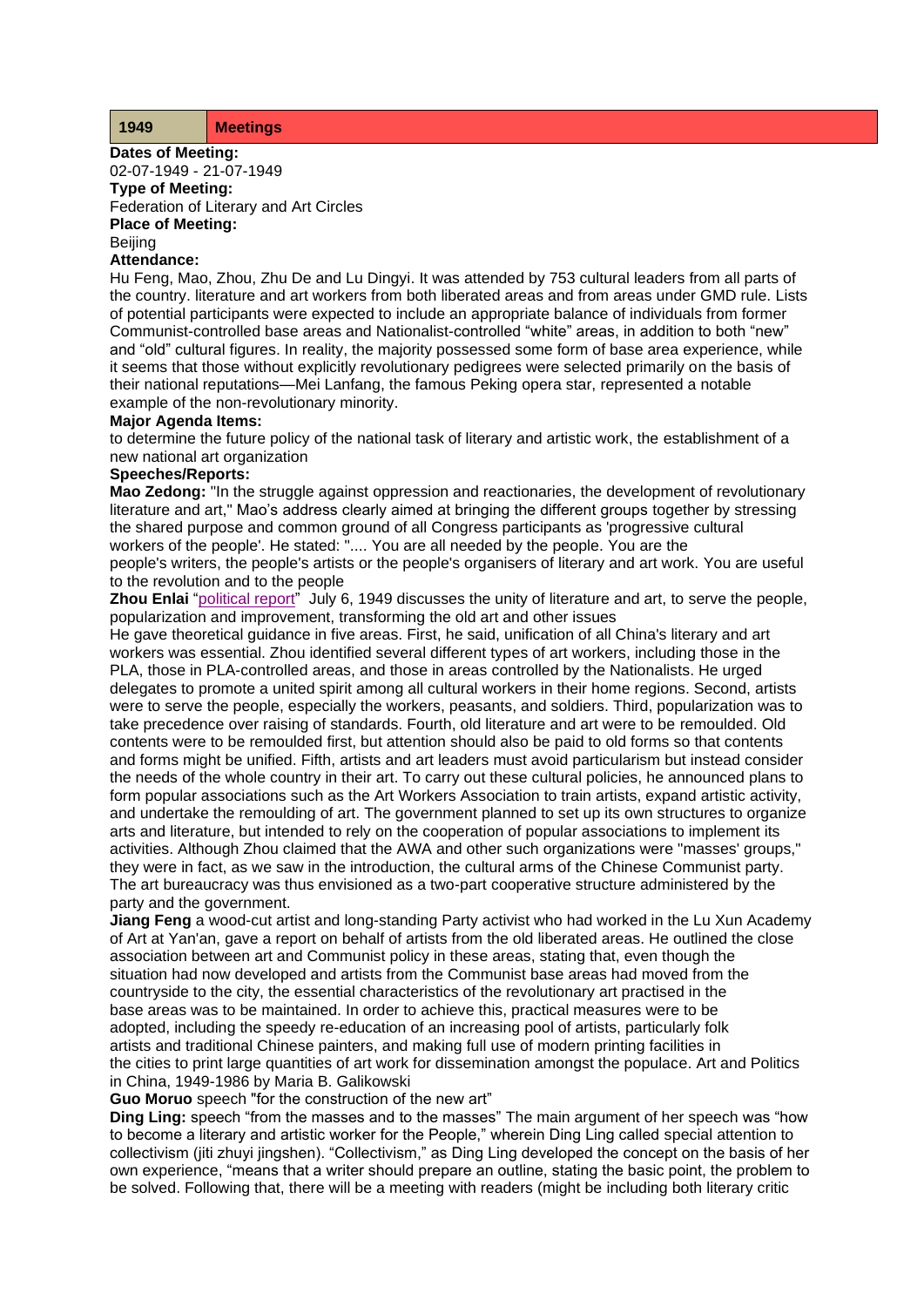and ordinary peasants/workers readers) discussing whether the writer's intention concerning that point is correct or not. After the work is finished, the writer should collect the questions and suggestions from audience, and discuss and further revise those literary works which are assessed as good literature all pass through this process.

**Zhu De:** acknowledged that there was a high level of cultural diversity in China, but,in an attempt to minimise the very real differences that existed among Congress participants, he pointedly asserted that the main cultural current since the May 4th period had always been in line with "the people's democratic revolutionary movement".

**Mao Dun** report "Struggle Under Reactionary Oppression and the Development of Revolutionary Literature and Art" July 4, 1949

"During the early period of the War of Resistance, cultural production (wenyi chuangzuo) was suitably vigorous, but before long, reactionaries of the Nationalist Party became increasingly reactionary, and the situation of writers increasingly dire. Consequently, cultural production soon became subject to all manner of unimaginable restrictions "

Mao Dun's point was not that "revolutionary" artists had failed to engage in "struggle" with the Nationalist Party through critical depictions of the regime, or that they had not served the war effort by attempting to mobilize China's populace on the nation's behalf. Rather, his address attempted to identify those points at which "complicated" (fuza) circumstances—blamed primarily on restrictions placed on artistic expression by Nationalist "reactionaries"—had inhibited the creation of a cultural orthodoxy compatible with that outlined in Mao's 1942 "Talks at the Yan'an Forum on Literature and the Arts'

Not only was this the one cultural policy which Mao Dun mentioned by name, but it clearly served as the criterion according to which all cultural production—and by extension, cultural producers—situated within Nationalist-secured areas became known as evolutionarily flawed.

**Zhou Yang** report sketching the literature and art movement in liberated areas. He criticizes Hu Feng's thinking without mentioning him

**Mao Dun** report on "the development of literature and art ideological theory" specifically criticized the literary and artistic thinking of Hu Feng without mentioning his name. It said that "'subjective' problems in literature and art are actually problems having to do with the writer's standpoint, viewpoint, and attitude." See [speech](http://www.commonprogram.science/documents/Mao%20Dun%20speech.pdf)

**Yang Hansheng** July 7, 1949 report "Concerning Film Work in the Liberated Areas He castigated Nationalist oppression for filmmakers" collective inability to gain deeper contact with the urban industrial proletariat, or access to a mass audience beyond "petit bourgeois" types already found frequenting city theatres. Unlike Mao Dun, however, Yang also argued for the ongoing existence of a cohesive "dramatic cinema movement" (xiju dianying yundong) in Shanghai dating back to the 1940s and, by extension, for Shanghai filmmakers" claim to revolutionary legitimacy. Praising the "free space" (ziyou de tiandi) of the north, and promising to further "research" Maoist ideology, Yang seemed to treat as inevitable the impending unification (tuanjie) of cultural producers from both "white" and "liberated" regions. This vision was troubled, however, by a starker human reality of mistrust and discord: "After passing through eight years of warfare during the War of Resistance and [War of] Liberation, even though [China"s cultural circles] co-existed within the nationalistic, democratic camps (zhenying), there still existed many ideological and emotional knots (geda) between individuals which could not be easily unraveled."

"In the past twelve years, the development of a film industry (shiye) in the liberated areas can only be said to have begun with the 10,000 li Long March, and remains in an immature state. In the wake of victory in the people"s War of Liberation and the expansion of the liberated areas, the film industry of the liberated areas has also kept pace with this victory and expanded to become national in scope; moreover [this industry] has become the state-operated enterprise (qiye) of the people's nation. Additionally, this single state-run enterprise will soon occupy the leading place within the film industry of the entire nation."

**Ye Qianyu**, unlike Jiang Feng, had never been directly involved in left-wing art activities, having spent most of his time before 1949 teaching at the Beiping College of Arts. At the Congress, he acted as representative of the areas recently brought under Communist control. Though opening his speech by acknowledging that some good work had been produced in these areas, he nevertheless went on to enumerate the many shortcomings of the "progressive" art^) movement to which he had himself contributed. These shortcomings, including factionalism, a lack of strong leadership, an incorrect or superficial understanding of Party policy towards the arts, divisiveness, individualism, remoteness from the masses and social life, and excessive reliance on 'Western bourgeois artistic methods and aesthetic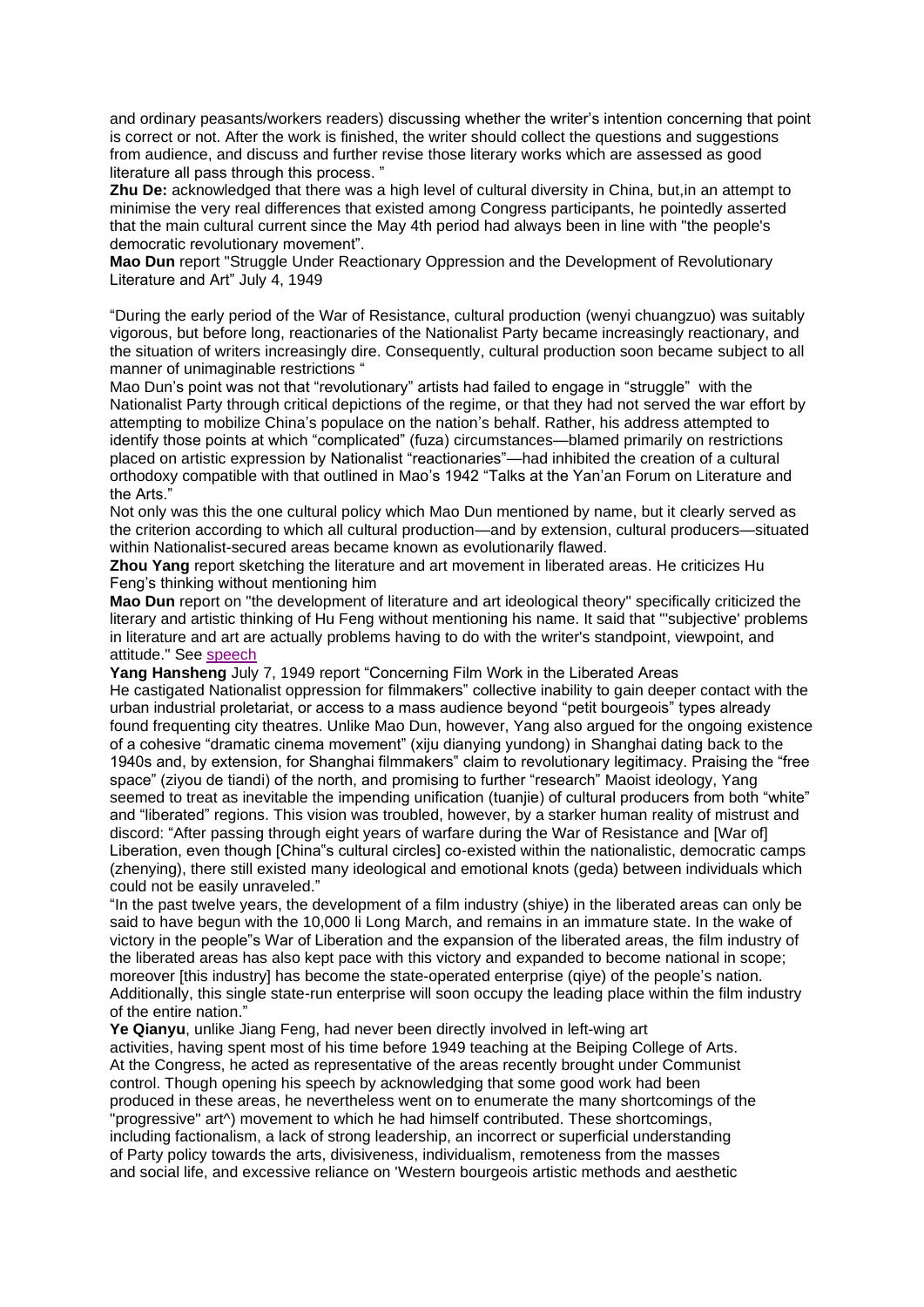values', were to be taken as examples by which artists could now measure their past failings. Art and Politics in China, 1949-1986 by Maria B. Galikowski

To correct these failings. Ye stated, artists needed to study earnestly Mao Zedong Thought and Mao's policies on art, and combine with the workers, peasants and soldiers to struggle for a new China.9

In addition to the speeches given by prominent political figures, also speeches were delivered by leading individuals in the various cultural fields

## **Other Decisions and/or Actions:**

- the call for writers and artists to join in the land reform movement distinguished between different categories of writers and artists. The main object of this demand was the young writers and artists of the modern post-May Fourth literature and art, especially those who were cadres. They were expected to provide the largest numbers of writers and artists for the land reform movement, and to participate politically in the movement itself**,** rather than merely look on from the side-lines. Other writers and artists were invited to go to the countryside to observe and write about the land reform movement if they wished.
- The Congress' guiding principle was based on the spirit of Mao Zedong's Speeches at the Yan'an Forum of Literature and Art, that literature and art should serve politics and serve the worker, the peasant and the soldier. The Congress did not change, but rather confirmed, the relationship between literature and art on the one hand and politics on the other, and drew up guidelines for creating literary works. It reaffirmed the political control methods applied to the original "liberation area" literature.14 However, it rejected the spirit of modem literature exemplified in the New Culture Movement, which advocated a modern literature and art based on artistic freedom, a critical attitude towards society and inspiration from the world literary heritage, especially modern Western thought and creative methods
- summed up the experience of the new literary movement, defined the art of new China policy, mission, China's socialist literature and art entered a new historical period.
- At this conference, the All-China Federation of Literacy and Art Circles was founded, joining together the specific professional associations established during the same conference: the All-China Association of Literary Workers, the All-China Association of Drama Workers, the All-China Association of Music Workers, the All-China Association of Cinema Workers, the All-China Association of Dancing Art Workers, and the Chinese Opera Reform Association. An All-China Ch'ü-i Reform Association Preparatory Committee was also set up at this conference.
- similar federations and associations were established in the great administrative regions, provinces, and cities. There were over sixty such organisations established
- The fourth article of the All-China Federation of Literary and Art Circles' 1949 Constitution listed the following areas of activity for the Federation: first, joining in the revolutionary and reconstruction work of China and reflecting that work in all branches of literature and art in order to further inspire the people; second, eliminating all traces of imperialist, feudal, and bureaucrat-capitalist literature, reforming the popular old literature and art, and critically assimilating the literary and artistic heritage of China and other countries; third, helping and directing amateur literary and artistic activities, taking the new literature and art to the factories, villages, and army units, and training new writers and artists from among the people; fourth, developing a literary and artistic movement among each of the country's minority nationalities, uniting new democratic content with the artistic form of each minority nationality, and carrying out cultural exchange between nationalities; fifth, strengthening study of revolutionary theory and of problems in literature and art in order to develop a scientific theory of literature and art and literary and artistic criticism; and, sixth, strengthening international cultural exchanges, promoting both patriotism and internationalism, and joining the world peace and democracy movement headed by the Soviet Union.
- Chairman: Guo Moruo
- Vice chairman: Mao Dun, Zhou Yang
- Standing Committee: Guo Moruo, Mao Dun, Zhou Yang, Ding Ling, Cao Yu, Sha Kefu, Zhao Shuli, Yuan Muzhi, Tian Han, Xia Yan, Xiao San, Ouyang Yuqian, Yang Hansheng, Ke Zhongping, Zheng Zhenduo, Ma Sicong, Li Bojian, Hong Shen, Xu Beihong, Liu Zhiming, Zhang Zhixiang (in order of importance)
- Artists and art critic members of FLAC: A Ying, Ai Qing, Cai Ruohong, Gu Yuan, Jiang Feng, Lai Shaoqi, Li Hua, Li Qun, Liu Kaiqu, Ni Yide, Qi Baishi, Xu Beihong, Ye Qianyu, Zhang Geng (in alphabetical order)
- Supplemental members: Hua Junwu, Wang Zhaowen, Yan Han, Ye Fu, Zhu Dan